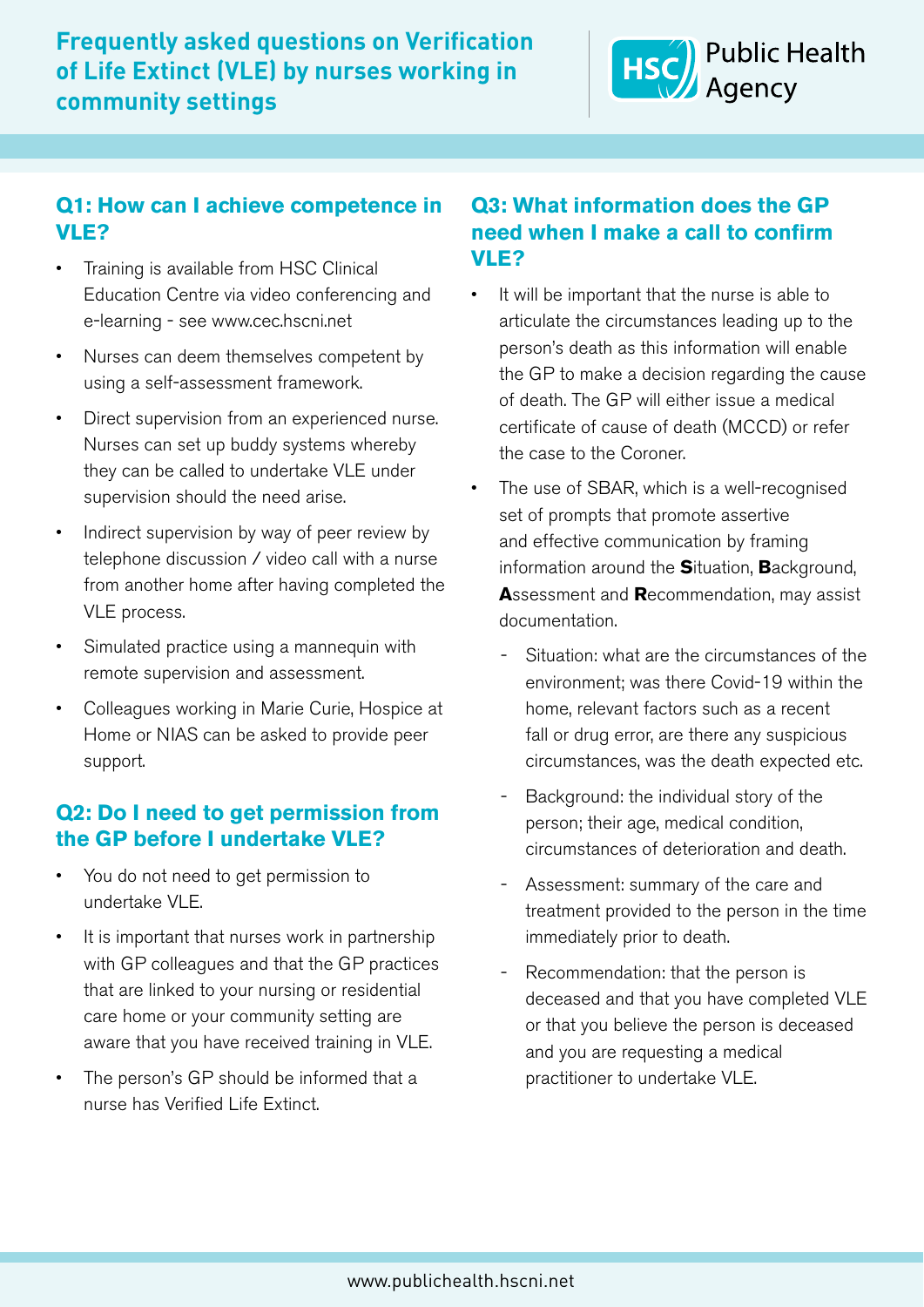#### **Q4: What are the circumstances when a nurse can undertake VLE?**

- **Scenario 1:** person in a nursing or residential care home. A suitably trained and competent nurse employed by the care home can undertake VI F.
- **Scenario 2:** person in a nursing or residential care home where there are no suitably trained and competent nurses available. A suitably trained and competent nurse from community nursing teams such as district nursing, Marie Curie, Hospice at Home may be requested by the GP to undertake VLE.
- **Scenario 3:** person in their own home receiving district nursing service, Marie Curie Service or Hospice at Home service. A suitably trained and competent nurse can undertake VI<sub>F.</sub>

## **Q5: What do we do if there are no suitably trained and competent nurses available?**

**Scenario 4:** person in a nursing or residential home, or in receipt of district nursing service, where there are no suitably trained and competent nurses to undertake this task. A GP (including OOH or Covid centre GP) or NIAS paramedic can undertake VLE.

### **Q6: Does the death need to have been anticipated, predicted and expected?**

- The circumstances within which a nurse may undertake VLE are not limited to those deaths that could have been anticipated, or to those persons who are known to the individual nurse or the nursing service.
- In circumstances where the death has occurred suddenly and where the cause of death is uncertain the nurse can undertake VLE. It is the responsibility of the medical practitioner to make a determination on the cause of death.
- Where there may be suspicious circumstances or where death has occurred as a result of an untoward incident then the death will be reported to the PSNI in line with current practice.

# **Q7: In what circumstances does a nurse contact the coroner?**

- During the current COVID-19 pandemic, nurses may report a death to the coroner directly if they are unable to access the GP in a timely manner.
- The office is staffed on weekdays 9.00am– 4.30pm and on weekends and public holidays 9.30am–12.00 noon.
- Telephone: 0300 200 7811 (answering machine out of hours).
- Outside normal office hours a recorded message will provide contact details for the duty Coroner or messages may be left on the telephone answering machine.
- A downloadable form is available which can be completed and e-mailed to the death reporting team, they will then call you back to discuss in more detail.
	- www.justice-ni.gov.uk/sites/default/files/ [publications/justice/Death-Reporting-GPs.pdf](https://www.justice-ni.gov.uk/sites/default/files/publications/justice/Death-Reporting-GPs.pdf)
	- Email to: deathreportingteam@courtsni.gov.uk